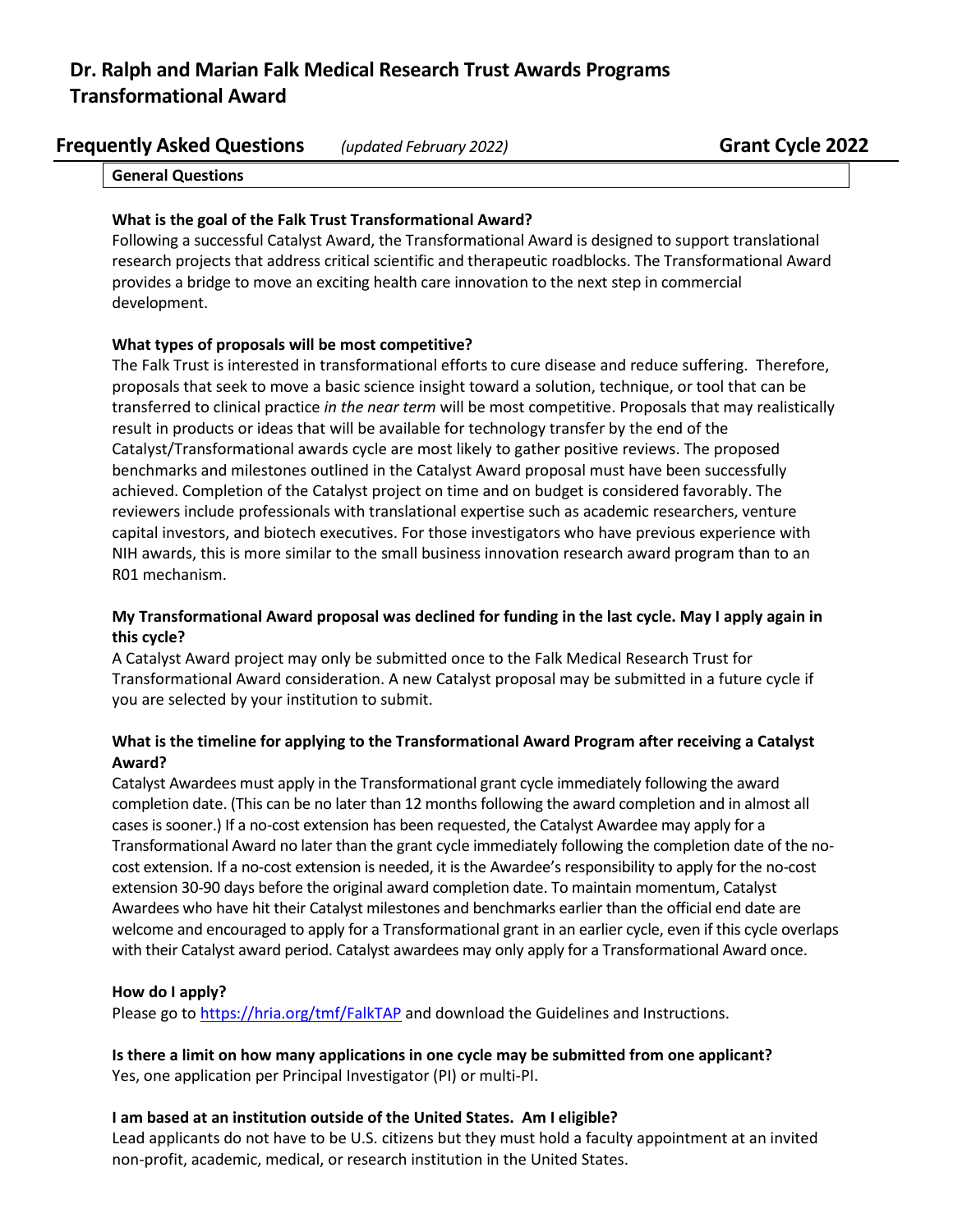## **May a PI on one grant also be part of another grant submission?**

Yes. A PI on one grant may be listed as personnel on someone else's grant but not in a major role such as multi-PI. It is acceptable to have a role as collaborator or other personnel within the same cycle.

### **I am Adjunct Faculty at my institution. May I apply as a lead applicant?**

No. The program only accepts applications from full-time independent faculty members.

# **If I am offered the Award but cannot accept it, may it be transferred to a collaborator or other individual significantly involved in the project?**

No. The grant can only be awarded to the PI or multi-PIs who originally submitted the grant application.

**Proposal Application**

#### **Are there formatting rules for the Research Proposal?**

Yes – please refer to the Guidelines and application form template for specific instructions.

#### **Should the references be placed after the Research Proposal?**

Yes, please add any references cited after the research proposal. The bibliography of references related to the project are excluded from the word count and page limit maximums.

## **Are the section headings mentioned in the Research Proposal portion required or may other headings be included?**

Please prepare your proposal using the headings in the Guidelines and application form template.

### **Do you have a Biosketch form I should use?**

Use the new, updated March 2021 NIH form for your Biographical Sketch [\(https://grants.nih.gov/grants/forms/biosketch.htm\)](https://grants.nih.gov/grants/forms/biosketch.htm).

### **I have a multi-PI. Should their Biosketch be included in the Attachment?**

Yes – please include biosketch(es) for any multi-PIs. Please note that we do not use the term "Co-Investigator." Please describe the roles of key personnel as described in the Guidelines (i.e., multi-PI or collaborator) and do not use terms such as co-I and co-PI in the proposal.

#### **How should the multi-PIs be reflected in the proposal?**

In addition to the list of key personnel on the application cover page and the multi-PIs' Biosketch(es) in the PDF upload, all of the key personnel should be listed with their roles in the "Investigative team" section of the research proposal. The information may also be included in the optional "management plan" page at the end of the proposal.

#### **Where do I find the Application Form templates?**

The application form templates are downloadable Word documents found at: <https://hria.org/tmf/FalkTAP>